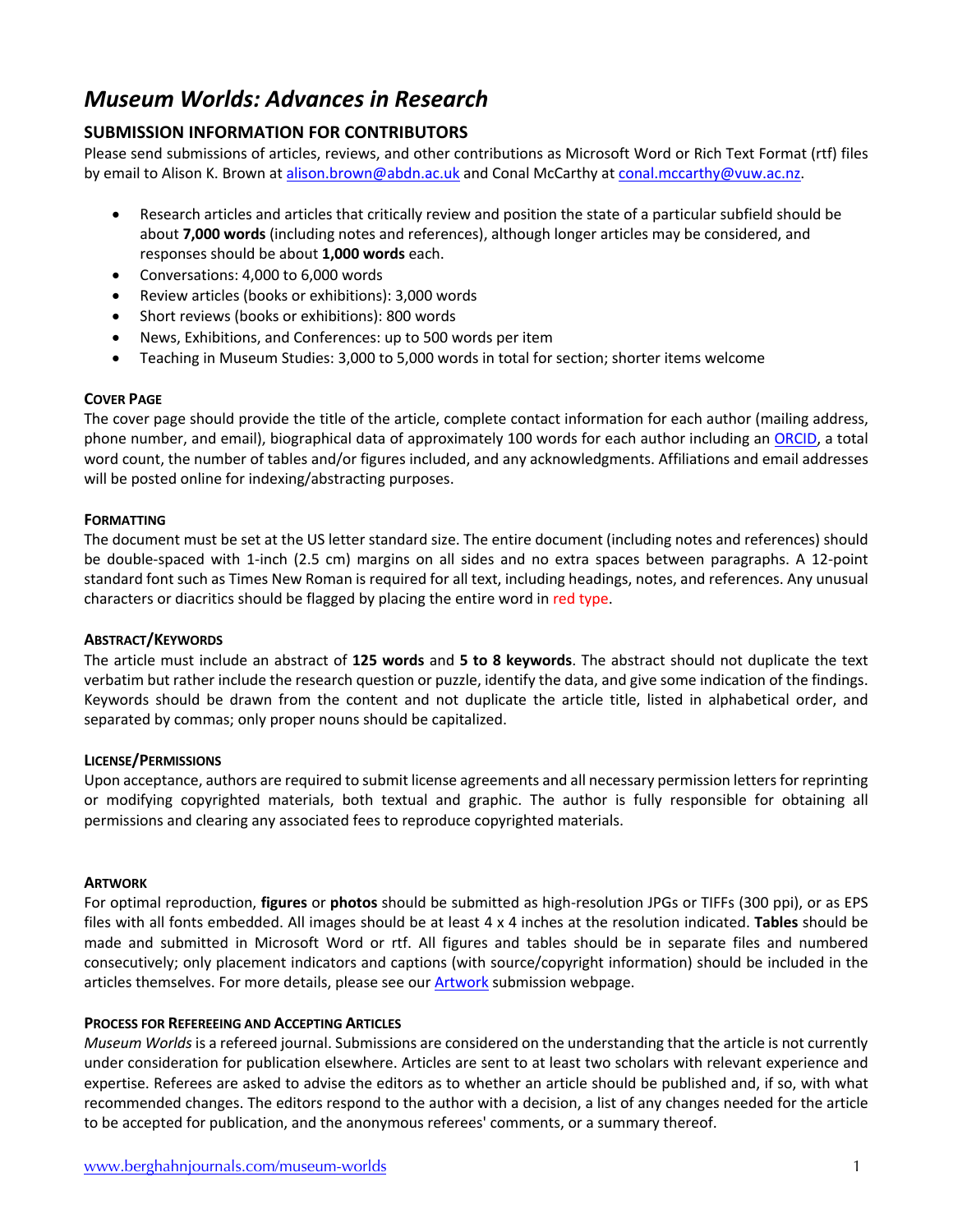#### **PUBLICATION**

Manuscripts accepted for publication that do not conform to the style guide may be rejected or returned to the author for amendment. The editors also reserve the right to alter usage to conform to the style guide issued by the publisher. Authors cannot supply new materials or request major alterations following the copyediting stage, so please ensure that all text is final upon acceptance. Contributors of research articles will receive one free copy of the relevant issue and may purchase additional copies at a reduced price or purchase offprints.

## **Have other questions about submitting your manuscript? Please refer to Berghahn's Resource pages for additional information.**

## **STYLE GUIDE**

The *Advances in Research* style guide is based on *The Chicago Manual of Style* **(***CMS***)**. Please note that the journal uses **US punctuation and spelling**, following *Merriam-Webster's Collegiate Dictionary*.

#### **CITATION SYSTEM**

*Museum Worlds* follows the in-text **author-date system**, with full documentation in the reference list. Any other notes should be **endnotes** (using Word's automatic endnote function) and kept short and to a minimum.

#### **Author-Date Examples**

(Pickett and White 1985; Smith 1987) Jones's research (1977, 1979a, 1979b) (Kant n.d.; McGinnis forthcoming)

**Single Author with Multiple Sources**: (Smith 1993: 63; 1998: 124–169; 2001: 104) **Three or More Authors**: (Jones et al. 2001) **Authors with Same Last Name**: (D. Smith 1981; G. Smith 1999)

The first mention of an author in the main body text (not in-text citations) should include the first and last name. Multiple sources in a parenthetical note should be listed alphabetically.

Please note that translations of all non-English titles in the reference list are required for indexing/abstracting purposes (see the translated title examples provided below).

# **REFERENCE LIST EXAMPLES**

## **Book with one author/editor**

Wagner, Roy G. (1975) 1981. *The Invention of Culture*. Chicago: University of Chicago Press.

#### **Book with multiple authors/editors**

Lü, Xiaobo, and Elizabeth J. Perry, eds. 1997. *Danwei: The Changing Chinese Workplace in Historical and Comparative Perspective.* New York: M. E. Sharpe.

#### **Chapter or other part of a book**

Franklin, Sarah. 1995. "Romancing the Helix." In *Romance Revisited*, ed. Lynne Pearce and Jackie Stacy, 63–77. New York: New York University Press.

#### **Journal article (always include the doi)**

Thomas, Nick. 2010. "The Museum as Method." *Museum Anthropology* 33 (1): 6–10. https://doi.org10.1111/j.1548-1379.2010.01070.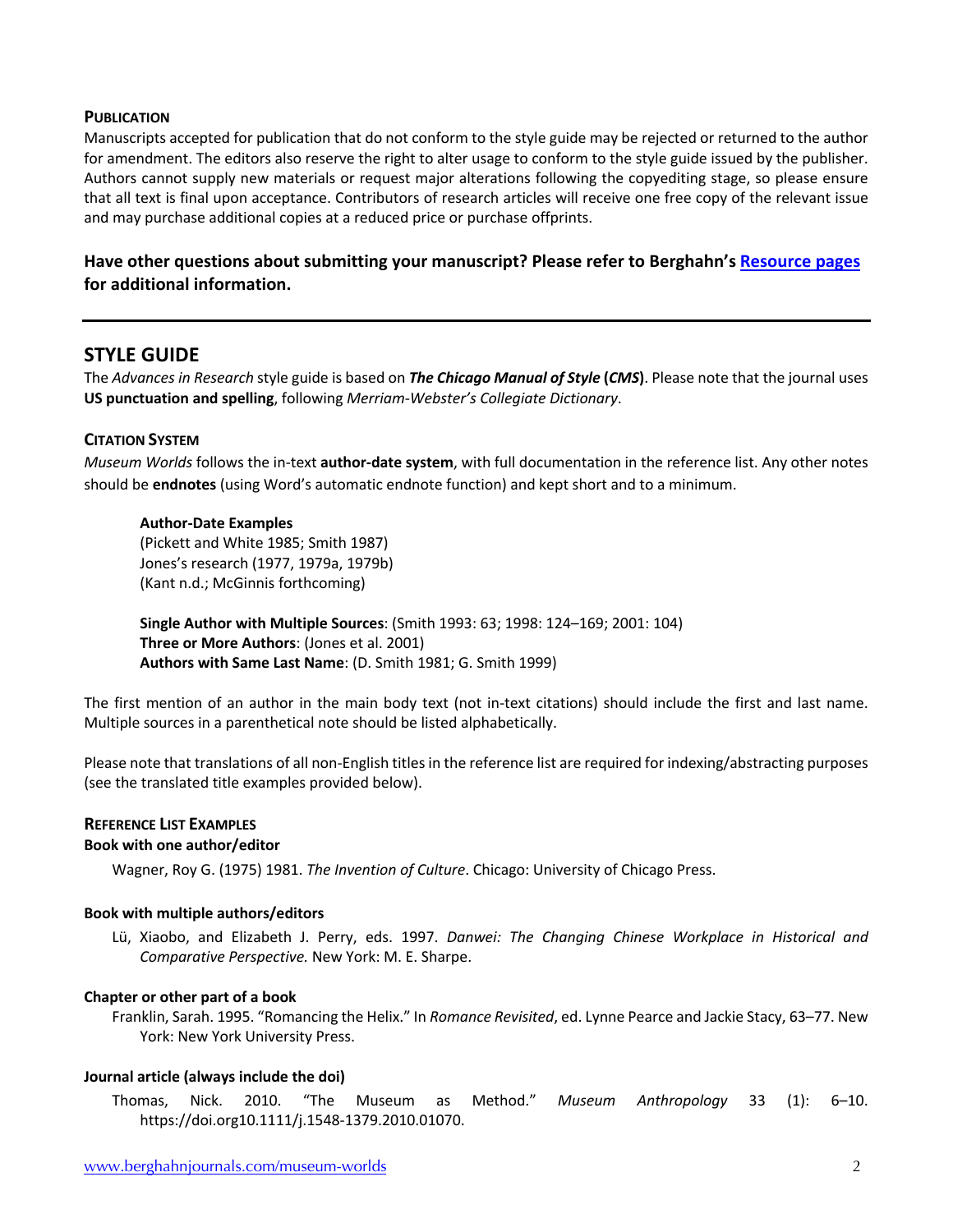#### **Article in a newspaper or magazine**

Barghouthi, Mustafa. 2012. "Peaceful Protest Can Free Palestine." *New York Times*, 21 February. http://www.nytimes.com/2012/02/22/opinion/peaceful-protest-can-freepalestine.html.

#### **Translations**

Schmitt, Carl. 1985. *The Crisis of Parliamentary Democracy*. Trans. Ellen Kennedy. Cambridge, MA: MIT Press.

#### **Translated titles**

Bernet, Moshe. 2009. *A Nation Like Any Nation: Toward the Establishment of an Israeli Republic*. [In Hebrew.] Jerusalem: Carmel.

Wikan, Unni. 1995*. Mot en ny norsk underklasse* [Toward a new Norwegian underclass] Oslo: Gyldendal.

#### **Paper presented at a meeting or conference**

Szebehely, Marta. 2007. "Carework in Scandinavia: Organisational Trends and Everyday Realities." Paper presented at the 5th Annual ESPAnet Conference, Vienna, 20–22 September.

#### **Report**

Christoplos, Ian, Simon Anderson, Margaret Arnold, Victor Galaz, Merylyn Hedger, Richard J. T. Klein, and Katell Le Goulven. 2009. *The Human Dimension of Climate Adaptation: The Importance of Local and Institutional Issues*. Report to the Commission on Climate Change and Development, Ministry for Foreign Affairs, Stockholm.

#### **Archive materials**

*Individual items in archives are usually best cited in endnotes and may be cited according to the conventions of the particular archive or kind of material being cited. A collection as a whole may be cited in the reference list.*

Dedyk, Claudia. 1933. Linguistics Memos, Rossiskii Gosudarsvenyi Isoricheskii Arkhiv [RGIA], fond 1129, opis 1, delo 491, 11 February, 74–83, 116–119. Russian State Historical Archives, St. Petersburg.

Egmont Manuscripts. n.d. Phillips Collection. University of Georgia Library, Athens.

#### **Websites and blogs**

*Access dates are only required when no date of publication or revision can be determined from the source.*

- Marshall, Ruth. 2011. "Falling on the Sword of the Spirit." *Immanent Frame*, 28 February. http://blogs.ssrc.org/tif/2011/02/28/falling-on-the-sword-of-the-spirit.
- WHO (World Health Organisation). 2000. "Committee on Technical Barriers to Trade—Notification—Mexico— Tequila." http://docsonline.eto.org/TBT/Notif.00/168 (accessed 9 April 2000).

#### **Online video**

Rubinstein, Arthur. 2011. "Rachmaninoff Piano Concerto No. 2, Op. 18, I Moderato." Video, 10:16. Uploaded 8 November. http://www.youtube.com/watch?v=0Vv0Sy9FJrc&list=PLDB11C4F39E09047F.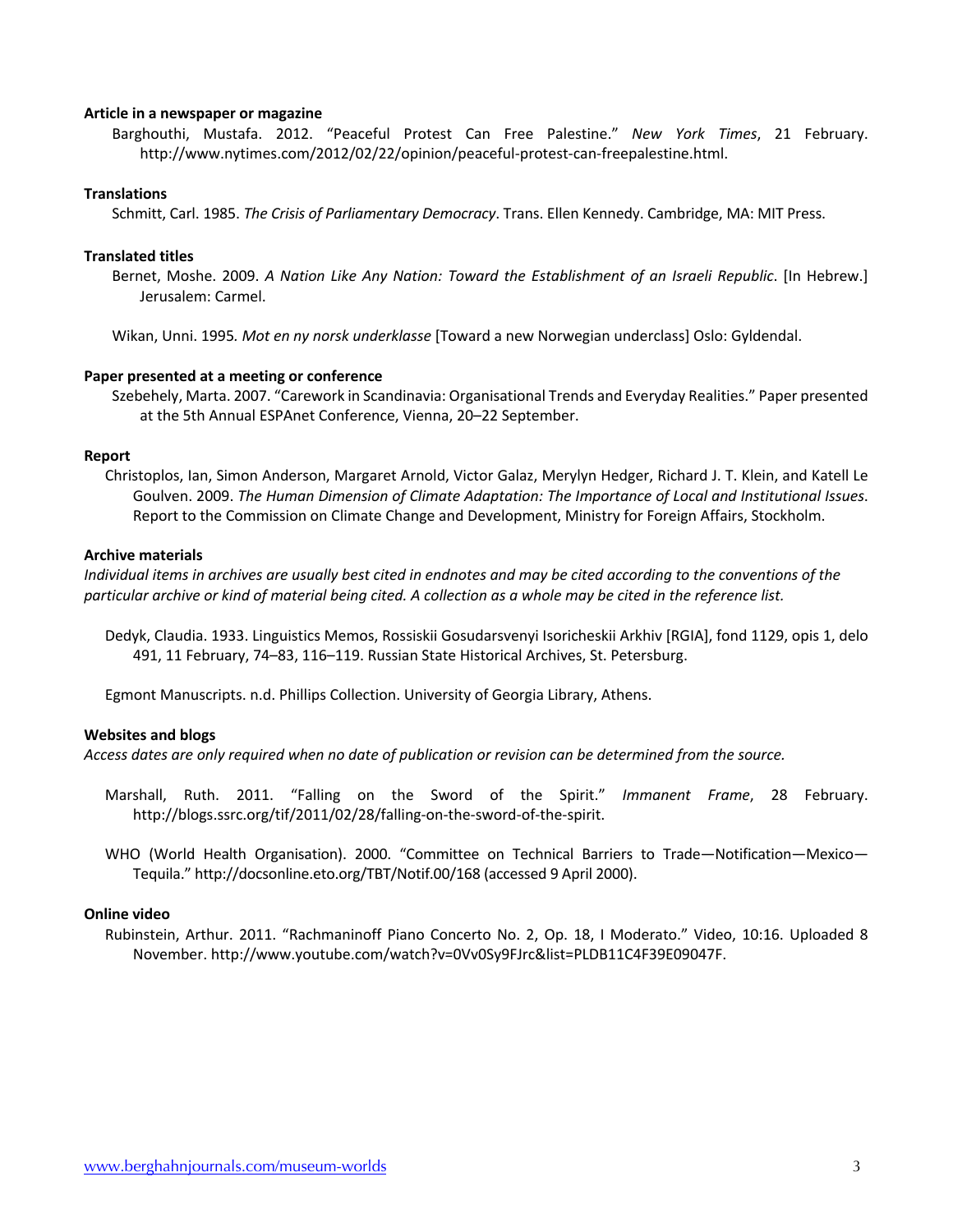### **ARTICLE SUBMISSION CHECKLIST**

- o **License agreement** is signed and submitted (*no later than the final revised article submission*);
- $\Box$  **Cover sheet** is included and provides:
	- o **Title** of the article;
	- o An **abstract** of 125 words that is a summary or overview of the entire article and does not duplicate verbatim sections of the main text;
	- o Five to eight **keywords** in alphabetical order and separated by commas (with only proper nouns capitalized);
	- o Complete **contact information** for each author (mailing address, phone number, and email);
	- o A **bio** of approximately 100 words for each author (including an ORCID if applicable);
	- o Total **word count**, the number of tables and/or figures included, and any acknowledgments.
- $\Box$  For any **Figures**, ensure that:
	- o **Placement indicators** and **captions** (with source/copyright information) have been provided in the main text for all figures and tables;
	- o Separate files are provided (clearly named and consecutively numbered) and in the **required format** with all accompanying **permissions**.
	- o **Examples of source/credit lines in captions:**

#### **AUTHOR IMAGES**

■ Figure 1: A coffee farm near Sasaima, Colombia, 2013. Photo by author.

#### **PUBLIC DOMAIN AND CC BY IMAGES**

- § Figure 2.2. James Joyce. Photograph by Alex Ehrenzweig, 1915. Wikimedia Commons, public domain.
- § Figure 4.2. Left: BioShock's Big Daddy (image 2K Games). Screen capture by author. Right: Cosplay at MCM London Comic Con 2015. Photo by Pete Sheffield, CC BY-SA 2.0.

#### **IMAGES FROM A MUSEUM/GALLERY/ARCHIVE**

§ Figure 4. Francios Perrier, Orpheus before Pluto and Persephone, 1647–50. Oil on canvas. Paris, Musée du Louvre. Photo: © RMN-Grand Palais (Musée du Louvre)/Michel Urtado.

#### **PLEASE ENSURE THAT:**

- The style guide has been followed;
- All text, including headings, notes, and references, is in a standard 12-point type, such as Times New Roman, and double-spaced with a 1-inch margin on all sides and no extra spaces between paragraphs;
- US spelling is used throughout, and a spellcheck has been performed;
- Different levels of headings are indicated by varying the typeface. Use **bold** type for an **A head** (a main text heading). Use *bold italic* for a *B head* (a first-level subheading). Use *non-bold italic* for a *C head*;
- Superscript note reference numbers and/or asterisks are **not** placed on article titles, headings, epigraphs, or the contributor's name;
- Contributions are referred to as articles (not essays or papers);